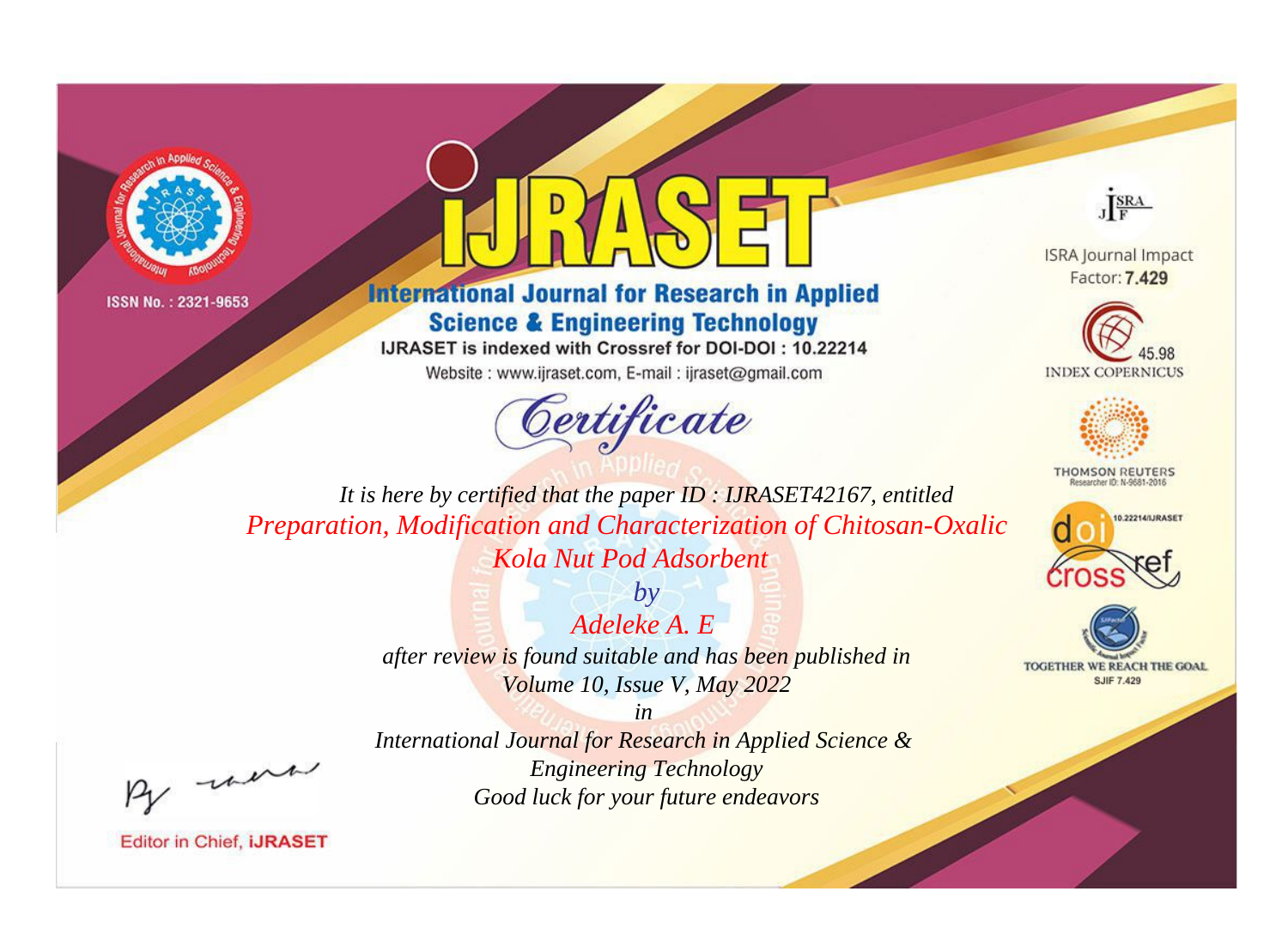



**International Journal for Research in Applied Science & Engineering Technology** 

IJRASET is indexed with Crossref for DOI-DOI: 10.22214

Website: www.ijraset.com, E-mail: ijraset@gmail.com





**ISRA Journal Impact** Factor: 7.429





**THOMSON REUTERS** 



TOGETHER WE REACH THE GOAL **SJIF 7.429** 

*It is here by certified that the paper ID : IJRASET42167, entitled Preparation, Modification and Characterization of Chitosan-Oxalic Kola Nut Pod Adsorbent*

> *Jabir J. M after review is found suitable and has been published in Volume 10, Issue V, May 2022*

> > *in*

*by*

, un

*International Journal for Research in Applied Science & Engineering Technology Good luck for your future endeavors*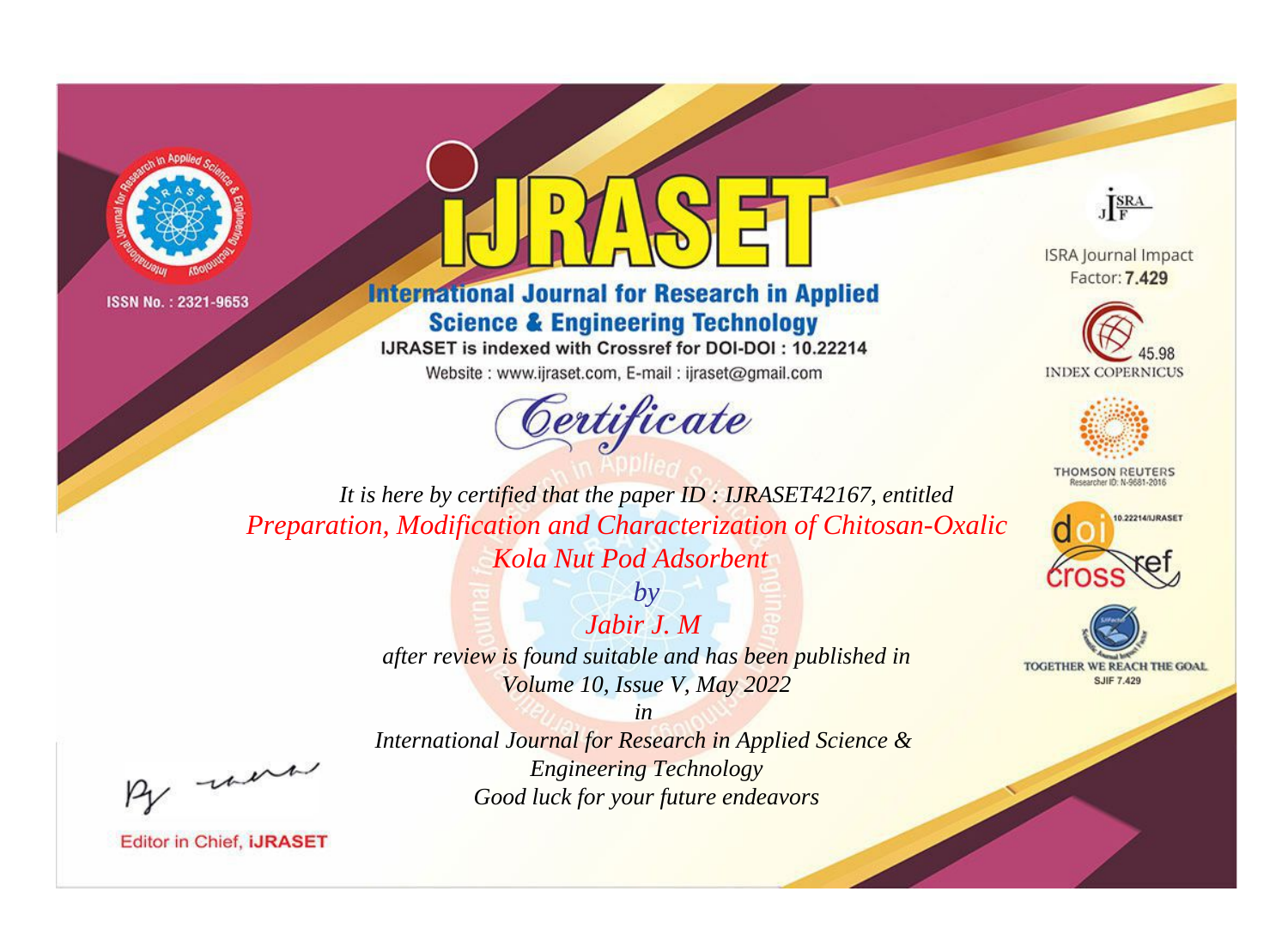



**International Journal for Research in Applied Science & Engineering Technology** 

IJRASET is indexed with Crossref for DOI-DOI: 10.22214

Website: www.ijraset.com, E-mail: ijraset@gmail.com



JERA

**ISRA Journal Impact** Factor: 7.429





**THOMSON REUTERS** 



TOGETHER WE REACH THE GOAL **SJIF 7.429** 

It is here by certified that the paper ID: IJRASET42167, entitled Preparation, Modification and Characterization of Chitosan-Oxalic Kola Nut Pod Adsorbent

> Onifade A. P after review is found suitable and has been published in Volume 10, Issue V, May 2022

 $b\nu$ 

were

International Journal for Research in Applied Science & **Engineering Technology** Good luck for your future endeavors

 $in$